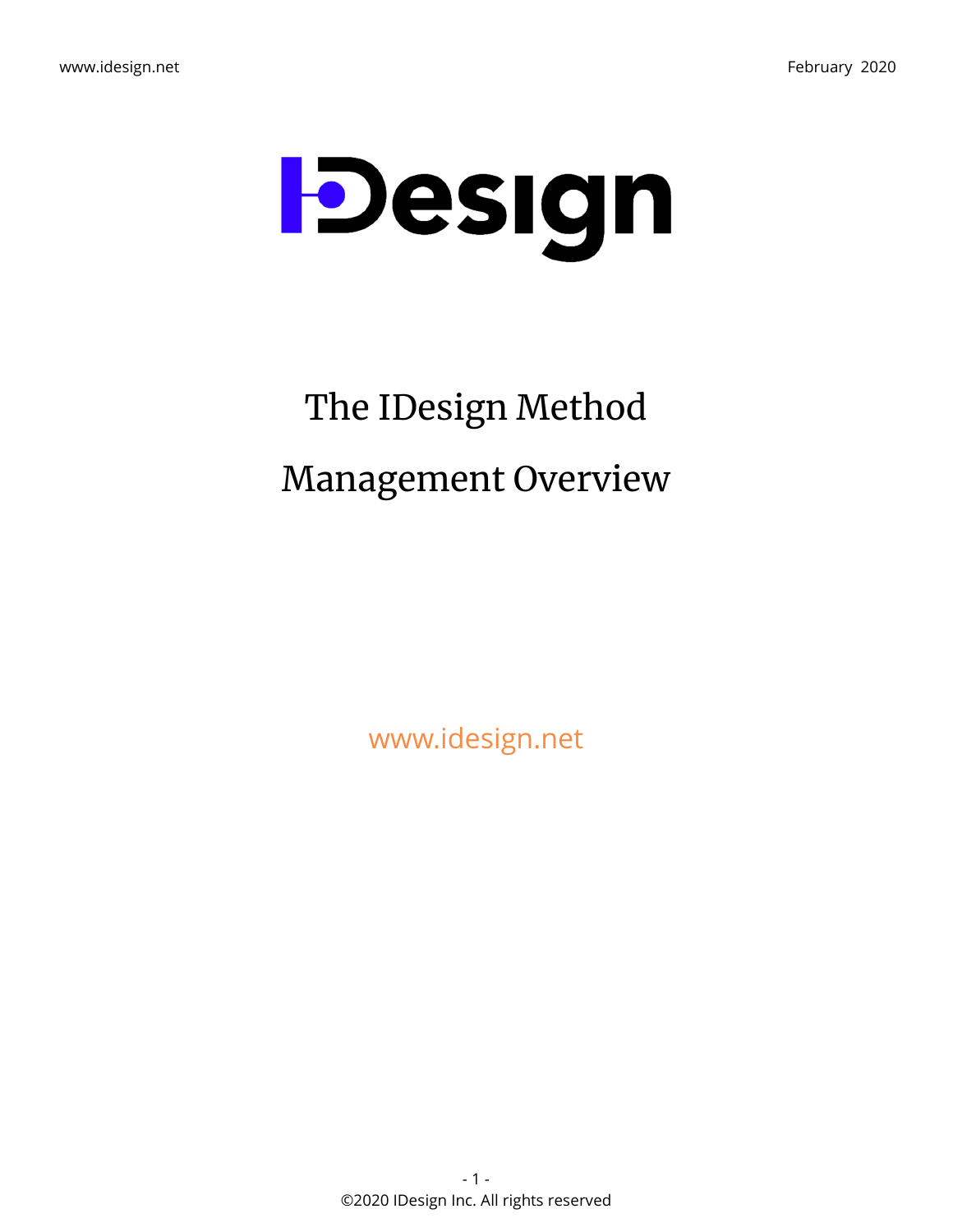# What is The IDesign Method

The IDesign Method (*The Method*) is a structured design methodology for producing the system architecture and the design of the project to build the system.

With system design, *The Method* lays out a way of breaking down a system into small modular software components used as building blocks. *The Method* offers guidelines for the structure and role of the components and how these components should interact, producing the architecture (high level software structure) of the system. *The Method* maximizes the ability to quickly respond to changes in the business (agility) by producing a small set of simple composable components that encapsulate changes. Through this, the architecture itself remains valid for a very long time without needing to change each time the requirements change. The result is minimizing the total cost of ownership, minimizing complexity, and maximizing quality.

With project design *The Method* provides management with several options for building the system, using the architecture as a key input for designing the project. Each option is some combination of schedule, cost, and risk. This allows decision makers to choose the best option, to drive educated decisions and to maximize the probability of the project successfully meeting its commitments.

As such, *The Method* is a two-part formula:

#### **The Method = System Design + Project Design**

The combination of system and project design offers strong competitive advantages for the business, compared with other design techniques that produce unmanageable, complex software, and that also offer no notion of time or cost. Unfortunately, the consequences of such out of control software are horrendous waste, longer projects, and frequent delays. Over time, such poorly-designed systems always end up with a prohibitive level of technical debt, leading to a re-write, that in turn often just repeats the mistakes of the past but on a larger scale.

Additional advantages of *The Method* include minimizing the required staffing level, lower turnover rate (people prefer working in a *Method* environment), low stress, high level of trust across the organization, improved customer satisfaction and retention, and reduced management risk.

*The Method* is used across hundreds of projects the world over, and has been in use for more than 20 years, with consistent repeatable results. In late 2019, Juval Löwy published a description of *The Method* in his book, *Righting Software* (Addison-Wesley Professional).

### **Audience**

The purpose of this document is to inform business executives, business managers, project managers, product marketing managers, VPs of IT, CIOs and CTOs about the value produced by the IDesign Method, while avoiding diving into technical aspects. Software architects and software developers would benefit from reading this as well.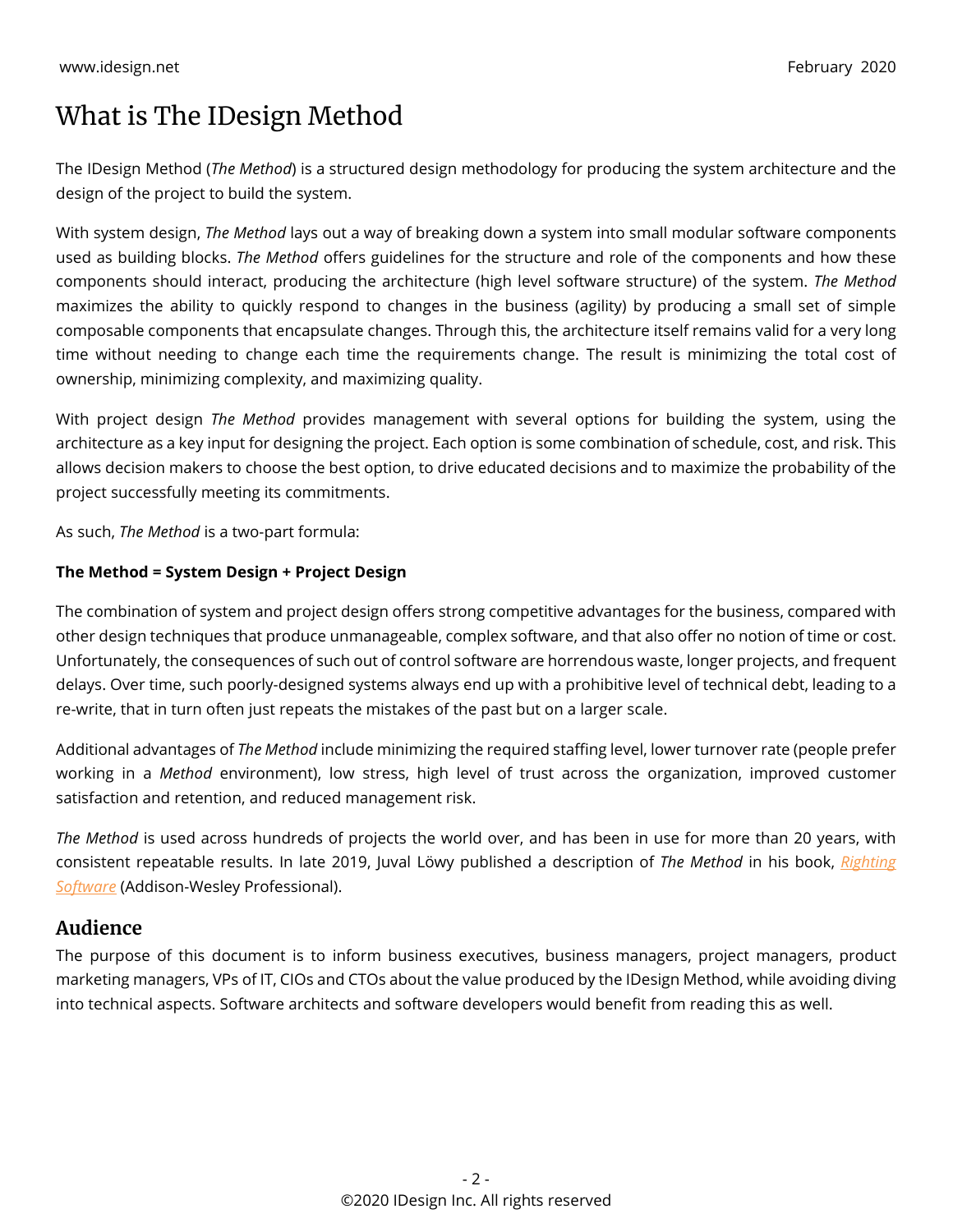# System Design Approach

Most systems today have a design and architecture that is characterized with severe technical debt, lack of ability to respond to changes, low quality, and inability to project time, cost, and risk. This is a direct result of the way most systems are designed, where the architecture reflects the required functionality of the system. Consequently, when the requirements change, the system architecture will also have to change, inflicting appalling cost and pain on all involved. When the design is based on functionality, the changes by definition are spread across multiple places in the system code.

To counter this behavior *The Method* prescribes designing the system based on volatility – identifying areas of change in the system, and encapsulating these in components. The required behaviors of the system are the integrations of these components. Now when the requirements change, the changes are contained and are not spread across the architecture and the existing software. Conceptually, the architecture is a series of vaults, where each of the vaults (as a component of the architecture) encapsulates some volatility. Now when a change happens, it is contained inside one of the vaults and there are no painful side effects and expensive software changes across the system.

Designing a moderate size system using *The Method* takes about a week for a trained architect.

### **Business Benefits**

The obvious benefit of *The Method* is the ability to handle changes. During initial development and certainly during development of subsequent versions, requirements always change. Unlike designing against the required functionality, which maximizes the cost of the change (the change is spread all over the functionalities), volatilitybased design minimizes the cost of handling the changes. You have contained the changes within components and are able to respond quickly to changes in the business landscape. That is the essence of agility that all businesses crave and all functionality-based designs always fail to deliver.

### **Structure and Communication**

Most software systems share common areas of volatility. Furthermore, there are typical interactions, constraints, and run-time relationships between these common areas of volatility. By recognizing these common areas of volatility, the architect can produce the correct system architecture quickly, efficiently, and effectively. *The Method* provides classification for the areas of volatility and guidelines for the interactions between these areas. Having clear, consistent structure for components in the architecture and their relationship is not just a good starting point, but is essential for communication and ramp up time of developers, as well as speeding and smoothing the team's work along the project.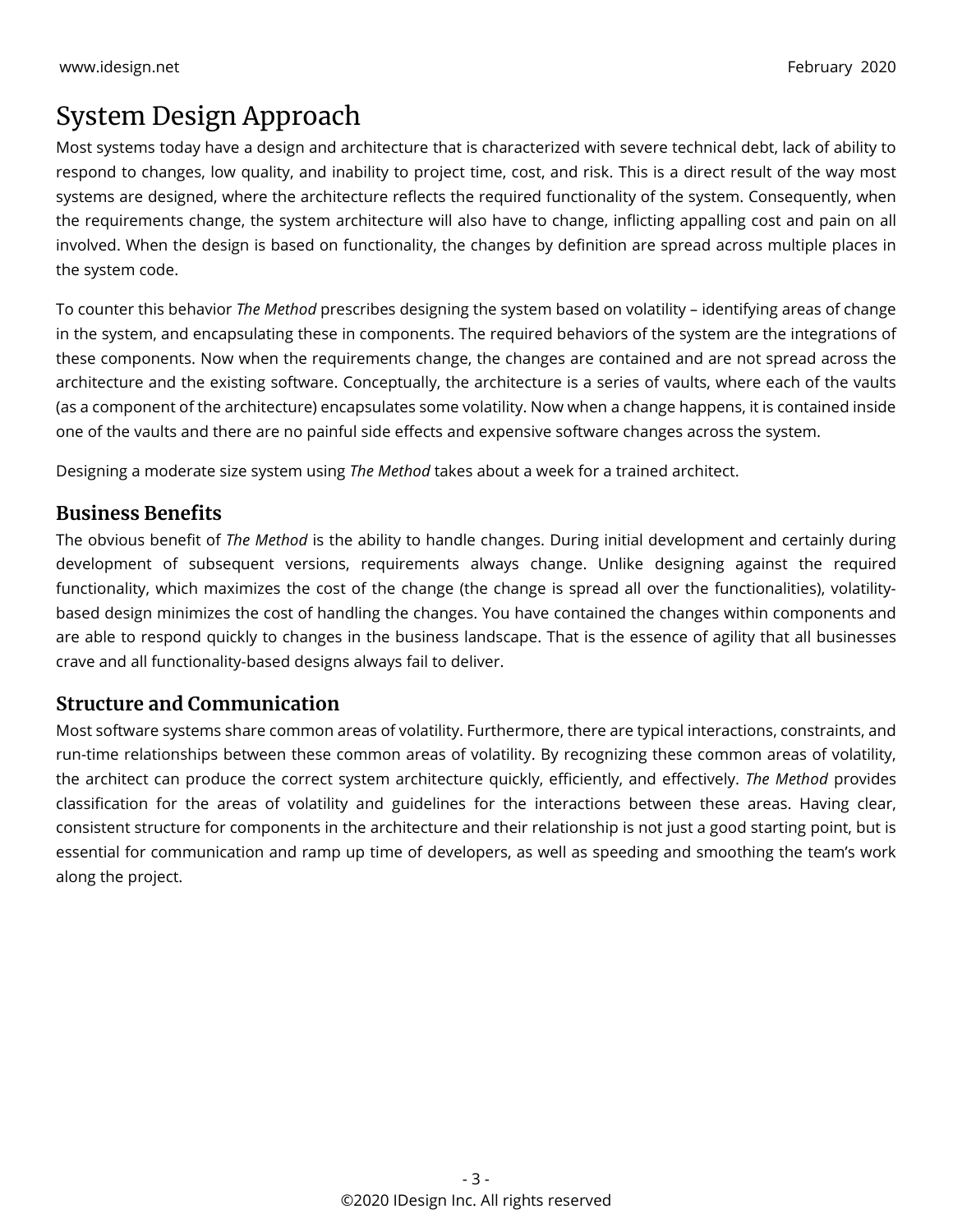# Project Design Approach

Most teams and projects have no clear idea upfront of the duration and cost of the project, or the risk involved. Therefore, decision makers are often flying blind. The only way to try and compensate is with wasteful and expensive overcapacity staffing and bloated estimations, which often makes matters worse.

With project design, *The Method* prescribes how to build the project as a network of development-related activities, and how to find the duration of the project. *The Method* instructs how to assign resources against the project network, and how to calculate the cost of the project. From the available time between activities in the network *The Method* also calculates the risk of the project using *The Method's* risk models.

Note that there is no single way of building any system. Projects designed to meet an aggressive schedule will cost more, be far riskier and more complex than projects designed to reduce cost and minimize risk. Project design narrows this spectrum of possibilities to several good project design options, such as the least expensive way to build the system, the fastest way to deliver the system, the safest way of meeting the commitments, and even the best combination of schedule, cost, and risk.

Since even a simple project can have several possible options that trade time, cost, and risk, *The Method* shows how to model these options and how to narrow it down to several good viable options for managers to choose from. Project design also sets up the project for simple project management and tracking.

Table 1 shows an example of the kind of options that project design can provide (from Righting Software, pp 360).

| Design Option          | Duration<br>(months) | <b>Total Cost</b><br>(man-months) | Risk |
|------------------------|----------------------|-----------------------------------|------|
| <b>Activity Driven</b> |                      |                                   | 0.74 |
| Architecture Driven    |                      | 68                                | 0.38 |
| Understaffed           |                      | 80                                | ገ 47 |

**Table 1**. Sample project design options.

Designing a decent size project using *The Method* takes about a week for a trained architect.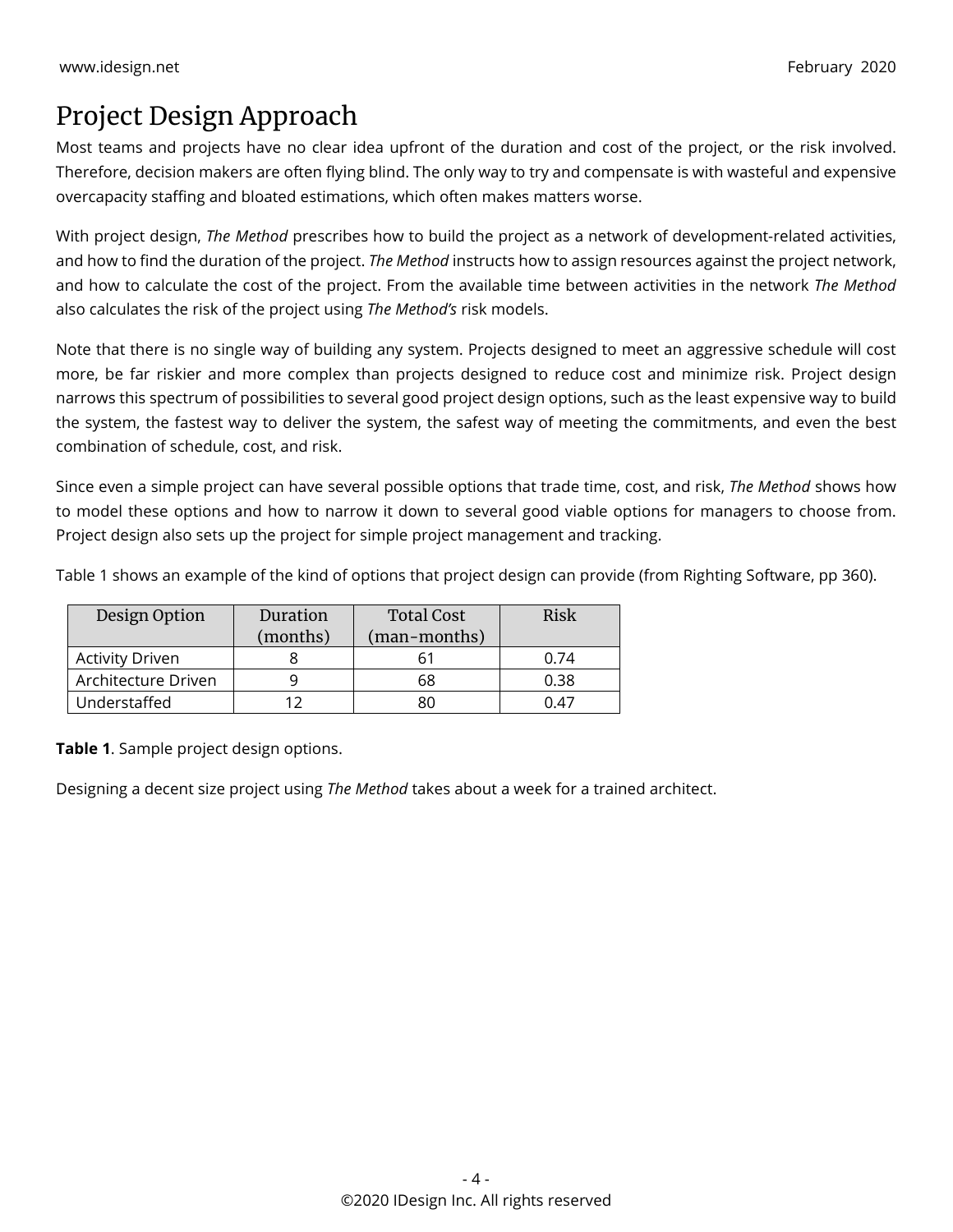# About Detailed Design

System architecture, as high-level design, is very different from detailed design. Detailed design focuses on the individual parts of a system, rather than the whole system. Detailed design is concerned with designing the structure of software code *within* each component and designing the interfaces that components use to interact (communicate) with each other. Detailed design is time consuming compared with architecture, and is not part of the design artifacts *The Method* produces.

It is important to note that just because *The Method* invests in a fast, up-front critical system and project design, does not imply it is like the Waterfall style of development with a "big upfront design". Waterfall typically takes months to design everything to a minute level of detail before development can ever start. *The Method's* design is not "big". Rather, while it is broad in scope, it is terse, yet good-enough to drive educated decisions up front, and a consistent, efficient design and development of the components later on. The details of the components such as the UX, UI, reports, data contracts, internal software design of each component, etc., are part of the development phase of the project, not its architecture. This sensible approach is very similar to the distinction between the architecture of a house from its specific details such as the structure of the walls, the furniture, and the paint.

Separating the work of system design from that of detailed design produces the following benefits:

- 1) To enable educated decisions, management only needs the output of project design (the options, such as Table 1), which in turn requires the architecture, but not the detailed design. Consequently, there is no need to invest in expensive detailed design in order to make these key educated decisions at the beginning of the project.
- 2) The team will perform the detailed design on the go during development, against the architecture, just when the details are needed. This allows keeping the team small, and the system within the confines of the architecture.
- 3) Given the right team composition (enough senior developers capable of detailed design), the project design can ignore detailed design since it is part of the development of every component.

### Design Process vs. Development Process

By combining system and project design, *The Method* is a design process. As a design process *The Method* is independent of development processes such as Agile. This enables *The Method* to be used across any number of different specific development processes.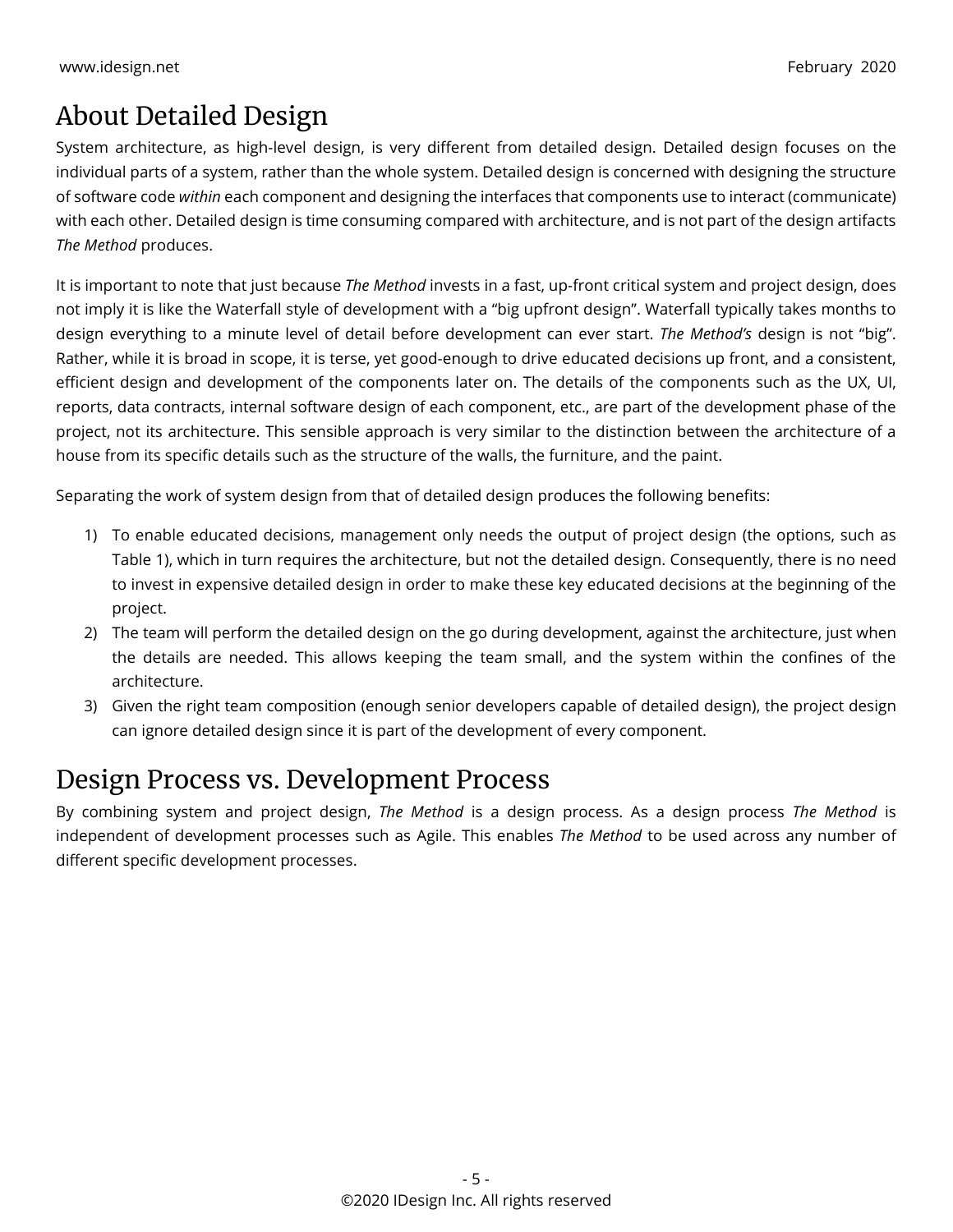# Business Value

Table 2 lists the range of business value *The Method* creates compared with previous generation system design techniques.

| <b>Business Value</b>                                                                                                | <b>Previous Techniques</b> |                   | The Method              |                   |
|----------------------------------------------------------------------------------------------------------------------|----------------------------|-------------------|-------------------------|-------------------|
|                                                                                                                      | <b>System</b><br>Design    | Project<br>Design | <b>System</b><br>Design | Project<br>Design |
| System high level design, sooner or later                                                                            | Maybe, Maybe<br>not        | Not supported     | Sooner                  | Sooner            |
| Unintended side effects                                                                                              | <b>Yes</b>                 | Not supported     | <b>No</b>               | N <sub>o</sub>    |
| Reduced time-to-market                                                                                               | <b>No</b>                  | Not supported     | Yes                     | <b>Yes</b>        |
| Reduced total-cost-of-ownership                                                                                      | <b>No</b>                  | Not supported     | <b>Yes</b>              | <b>Yes</b>        |
| Ability to measure and manage risk                                                                                   | <b>No</b>                  | Not supported     | <b>Yes</b>              | <b>Yes</b>        |
| An agile, low technical debt software code base that<br>implementing requirements changes much<br>supports<br>faster | <b>No</b>                  | Not supported     | Yes                     | Yes               |
| Reduced waste                                                                                                        | <b>No</b>                  | Not supported     | Yes                     | <b>Yes</b>        |
| Increased number and strength of competitive advantages<br>to gain market share                                      | <b>No</b>                  | Not supported     | Yes                     | <b>Yes</b>        |
| Potential asymmetric competitive advantages                                                                          | <b>No</b>                  | Not supported     | Yes                     | <b>Yes</b>        |
| Increased probability of a successful project                                                                        | <b>No</b>                  | Not supported     | <b>Yes</b>              | <b>Yes</b>        |
| Increased quality                                                                                                    | <b>No</b>                  | Not supported     | <b>Yes</b>              | <b>Yes</b>        |
| Increased ROI                                                                                                        | <b>No</b>                  | Not supported     | <b>Yes</b>              | <b>Yes</b>        |
| Increased effective decision making                                                                                  | <b>No</b>                  | Not supported     | <b>Yes</b>              | <b>Yes</b>        |
| Increased confidence in design methods used                                                                          | <b>No</b>                  | Not supported     | Yes                     | <b>Yes</b>        |
| Increased confidence in development methods used                                                                     | <b>No</b>                  | Not supported     | <b>Yes</b>              | <b>Yes</b>        |
| Increased culture of effectiveness and success                                                                       | <b>No</b>                  | Not supported     | <b>Yes</b>              | <b>Yes</b>        |
| Increased team satisfaction and retention rate                                                                       | <b>No</b>                  | Not supported     | Yes                     | <b>Yes</b>        |
| Increased innovation rate                                                                                            | <b>Maybe at first</b>      | Not supported     | Yes                     | Yes               |

**Table 2**. Comparing the business value of *The Method* with previous generation design approaches.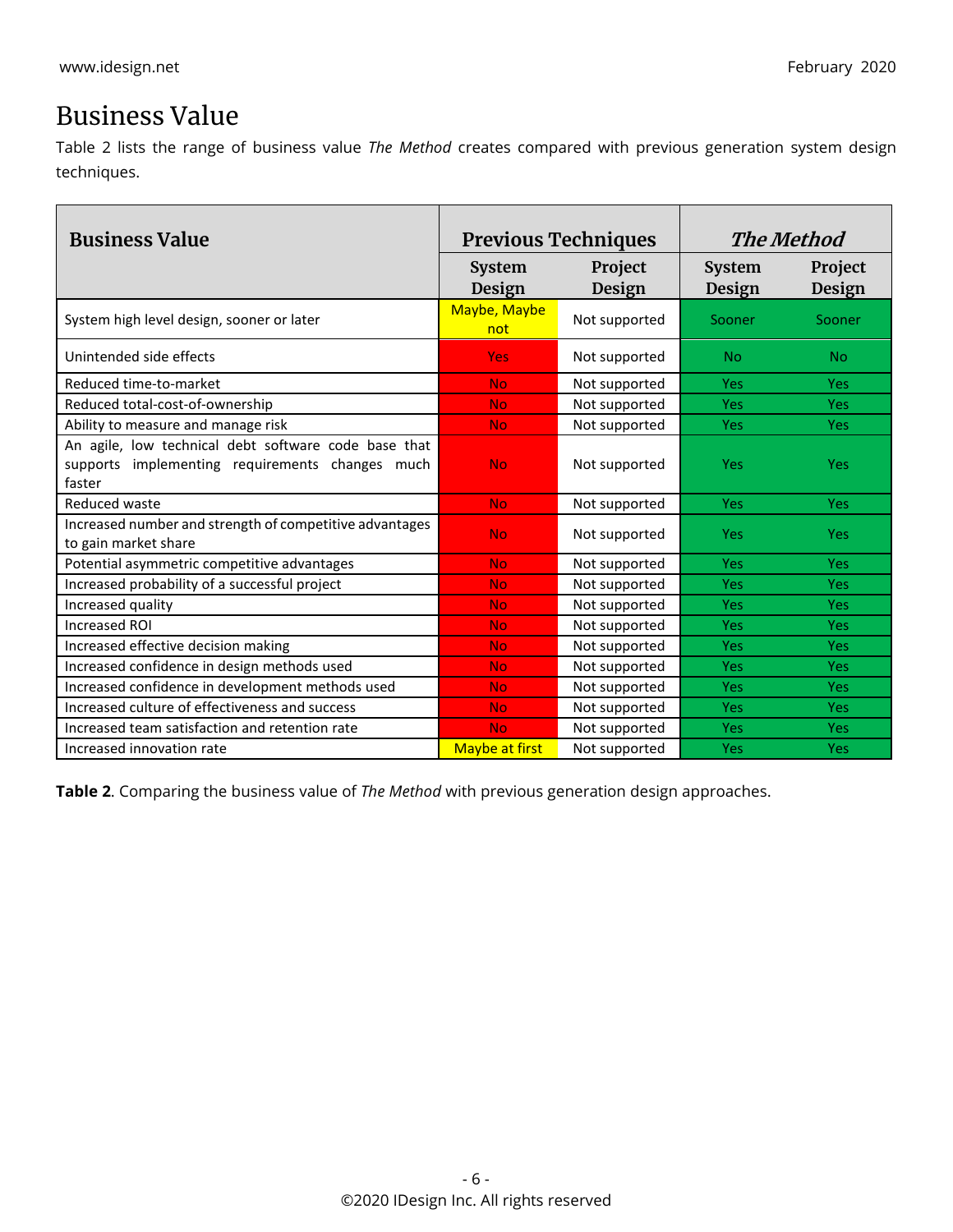# The Story Behind The Method

*The Method* was developed by Juval Löwy, founder of IDesign, and is a proven design process, rather than a new, idealistic approach. There is no manifesto or need to believe, and its track record speaks for itself. Löwy has trained thousands of practicing software architects the world over in the principles underlying *The Method* and how to use it.

Over the past 20 years Löwy and IDesign have successfully used *The Method* to design hundreds of systems for organizations of every type all over the world. Through this effort, IDesign has gained vast exposure to, and experience and understanding of, real world lasting system architectures. Indeed, there are few that have such breadth and depth of experience in real world system design and project design as IDesign.

The December 2019 publication of Juval Löwy's book *[Righting Software](https://www.amazon.com/dp/0136524036)*, describing *The Method*, its principles and how to use it, opens *The Method* to the general public.